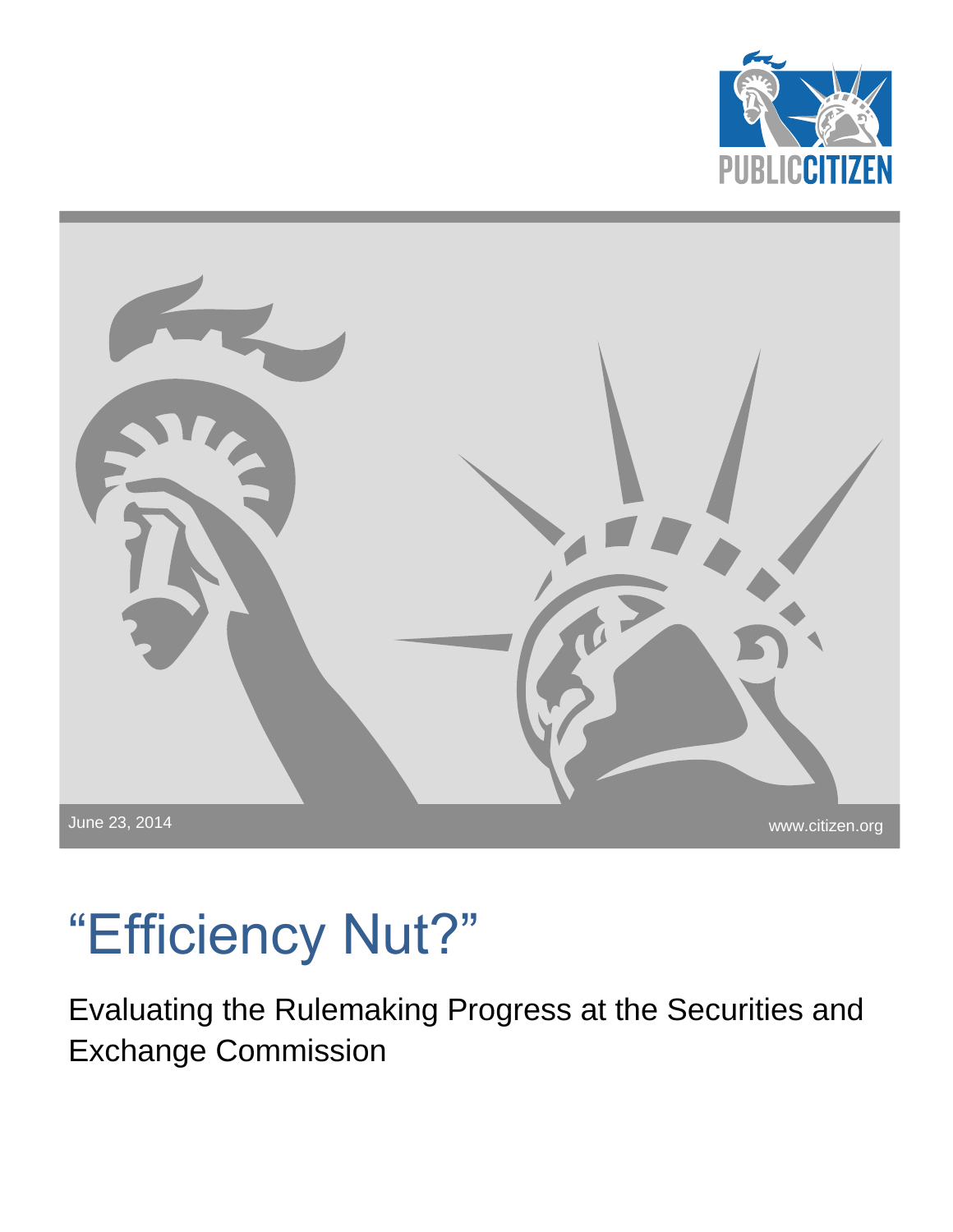#### **Acknowledgments**

This paper was written by Bartlett Naylor, financial policy advocate at Public Citizen's Congress Watch, with research provided by Peter Perenyi. Lisa Gilbert, Congress Watch Director, edited the report.

#### **About Public Citizen**

Public Citizen is a national non-profit organization with more than 300,000 members and supporters. We represent consumer interests through lobbying, litigation, administrative advocacy, research, and public education on a broad range of issues including consumer rights in the marketplace, product safety, financial regulation, worker safety, safe and affordable health care, campaign finance reform and government ethics, fair trade, climate change, and corporate and government accountability.



Public Citizen's Congress Watch 215 Pennsylvania Ave. S.E Washington, D.C. 20003 P: 202-546-4996 F: 202-547-7392 [http://www.citizen.org](http://www.citizen.org/)

© 2014 Public Citizen.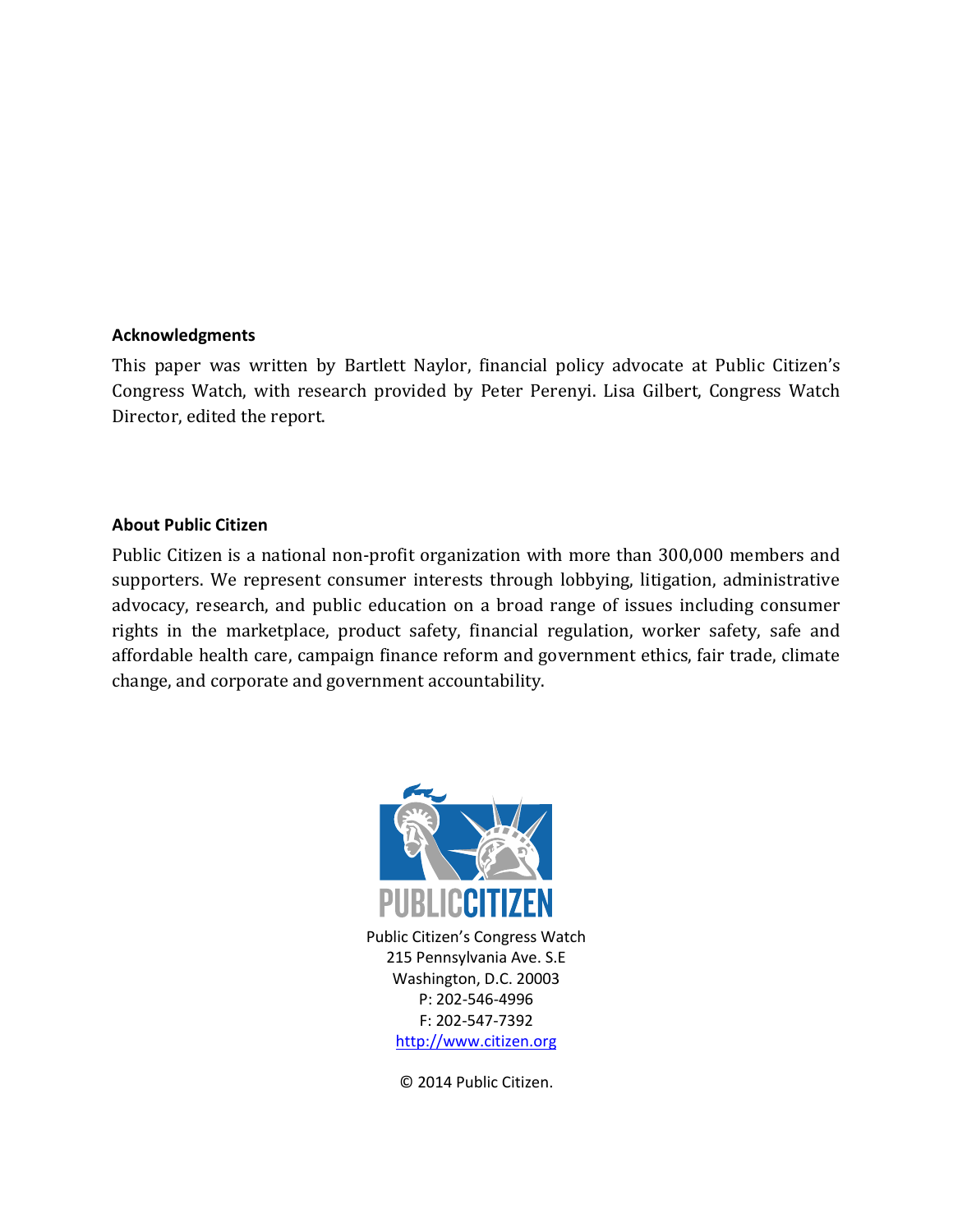## **"Efficiency Nut?" Evaluating the Rulemaking Progress at the Securities and Exchange Commission**

The 2013 nomination of Mary Jo White to chair the Securities and Exchange Commission evoked a mixed reaction. Given the massive fraud associated with the Commission evoked a mixed reaction. Given the massive fraud associated with the financial crash, some applauded her nomination because of her background as a former prosecutor who once led the U.S. Attorney's Office for the Southern District of New York (SDNY). Others worried that her subsequent career as a white collar criminal defense attorney at Debevoise & Plimpton might negate that history of prosecution. Commenters, including former colleagues, agreed on one positive trait: she gets things done efficiently. Those closely watching the SEC hoped that those skills would help clear the backlog of rules needed to finally fully implement the Dodd Frank Wall Street Reform Act. Under White's predecessors, the SEC had lagged far behind the Commodity Futures Trading Commission in promulgating and finalizing similar rules, even though the CFTC was much smaller and faced severe budget constraints. The SEC also lagged behind the prudential banking regulators.

As a self-described "efficiency nut,"<sup>1</sup> White promised at the outset to rectify the pace of rulemaking. At her confirmation hearing, White pledged to "finish in as timely and smart a way as possible" the rule-making mandates. "The SEC needs to get the rules right, but it also needs to get them done. To complete these legislative mandates expeditiously must be an immediate imperative for the SEC"<sup>2</sup>

### So has it happened?

Public Citizen examined the "Agency Rule List" for the Securities and Exchange Commission. The SEC (along with other agencies) submits this list twice a year to the Office of Information and Regulatory Affairs, a division of the Office of Management and Budget (OMB), which is an executive office of the president. It is posted in the spring and the fall,

 $\overline{a}$ 

<sup>&</sup>lt;sup>1</sup> "Mary Jo White Defies Political Meddling," Bloomberg (April 2014), available at:

[http://www.bloomberg.com/news/2014-04-11/sec-s-mary-jo-white-defies-political-meddling-in-year](http://www.bloomberg.com/news/2014-04-11/sec-s-mary-jo-white-defies-political-meddling-in-year-one.html)[one.html](http://www.bloomberg.com/news/2014-04-11/sec-s-mary-jo-white-defies-political-meddling-in-year-one.html)

<sup>2</sup> Testimony of Mary Jo White Before the Committee on Banking, Housing, and Urban Affairs, United States Senate; March 12, 2013; Available at:

[http://www.banking.senate.gov/public/index.cfm?FuseAction=Files.View&FileStore\\_id=619e5603-c2c8-](http://www.banking.senate.gov/public/index.cfm?FuseAction=Files.View&FileStore_id=619e5603-c2c8-4085-98c6-0014ce29bde7) [4085-98c6-0014ce29bde7](http://www.banking.senate.gov/public/index.cfm?FuseAction=Files.View&FileStore_id=619e5603-c2c8-4085-98c6-0014ce29bde7)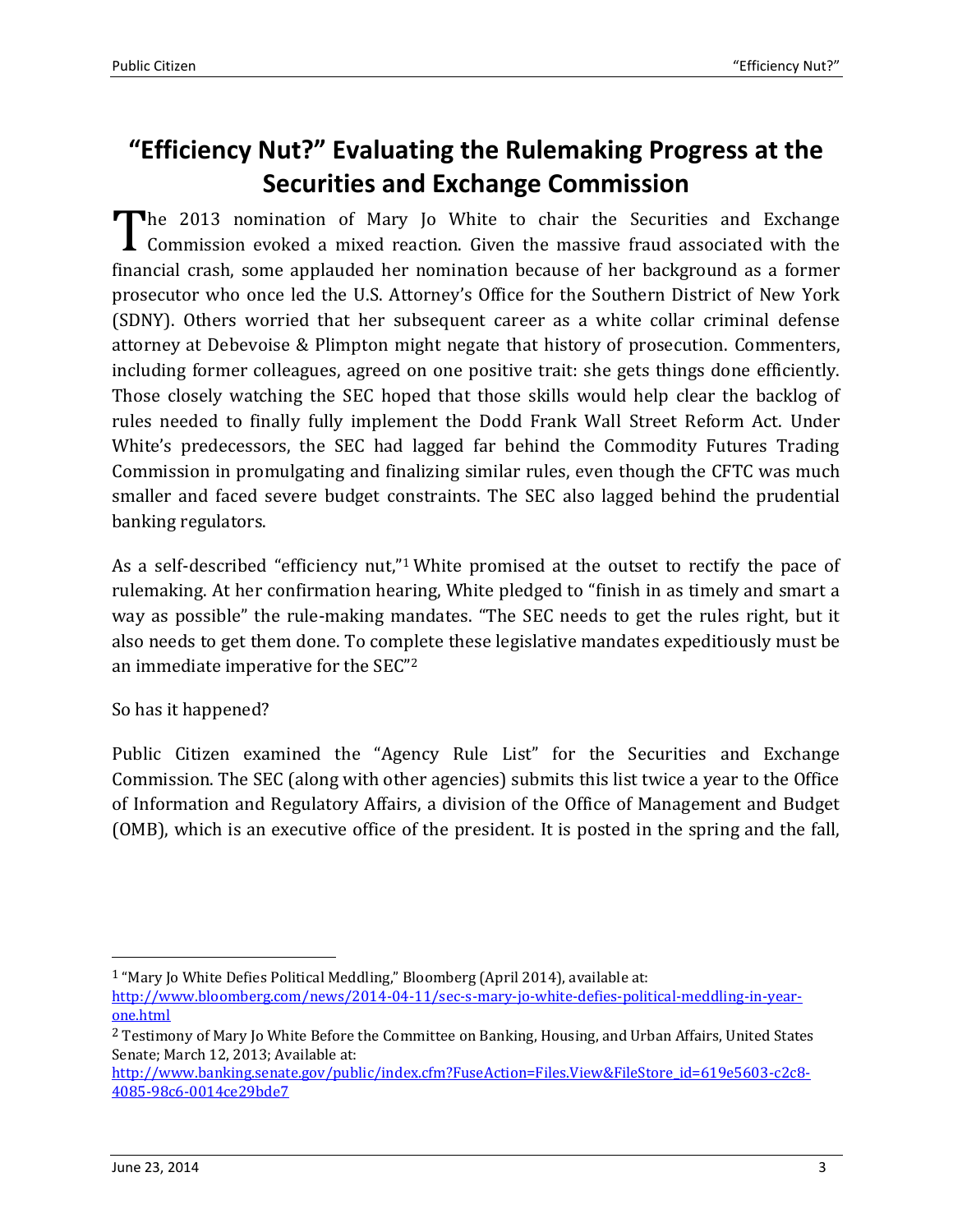and each list covers regulations the agencies intend to address during the subsequent 12 months.<sup>3</sup>

The activities included in individual agency agendas are primarily those currently planned to have an Advance Notice of Proposed Rulemaking (ANPRM), a Notice of Proposed Rulemaking (NPRM), or a Final Rule issued within the next 12 months. The SEC list includes what it calls "proposed rule stage." This means rules that it intends to propose and request public comment on by a certain date. Included in the "final rule stage" are rules that it has already proposed and it intends to finalize by a certain date.

The first rulemaking agenda released during White's tenure (in July 2013) was shorter than those issued by her predecessors. In response to criticisms of that agenda, including its failure to include previously listed items of particular importance to investors, White said that she was reserving the agency's official agenda for measures moving forward within the next year.

However let's examine the numbers:

White was confirmed as SEC Chair on April 10, 2013. At this point, the SEC was already preparing its submissions to OMB, which were due to OMB on April 24, 2013.<sup>4</sup> The administration subsequently released the Spring 2013 Unified Agenda of Regulatory and Deregulatory Actions on July 3, 2013.<sup>5</sup> Chair White exercised final determination on the agenda items and proposed deadlines. However, given the considerable volume of the planned rules on an agenda she inherited early in her tenure, we chose to examine the progress she has overseen as reflected in the Fall 2013 and Spring 2014 agendas over which she enjoyed ample time to deliberate, and not from the Spring 2013 agenda.

 $\overline{\phantom{0}}$ 

<sup>3</sup> Since 1978, federal agencies such as the SEC have been required by executive orders to publish agendas of regulatory and deregulatory activities twice a year. The Regulatory Plan is published as part of the fall edition of the Agenda with detail about the most important significant regulatory actions that agencies expect to take in the coming year. The plan is updated in the spring as part of a corresponding requirement in the Regulatory Flexibility Act. This requires that agencies publish semiannual regulatory flexibility agendas identifying those rules that may have a significant economic impact on a substantial number of small entities. Agencies meet that requirement by including the information in their submissions for the Unified Agenda.

<sup>4</sup> Memorandum, Office of Management and Budget (March 28, 2013) Available at: [http://www.whitehouse.gov/sites/default/files/omb/inforeg/for-agencies/spring-2013-agenda-data](http://www.whitehouse.gov/sites/default/files/omb/inforeg/for-agencies/spring-2013-agenda-data-call.pdf)[call.pdf](http://www.whitehouse.gov/sites/default/files/omb/inforeg/for-agencies/spring-2013-agenda-data-call.pdf)

<sup>5</sup> Executive Branch Review (July 2013). Available at[: http://www.executivebranchproject.com/2013-unified](http://www.executivebranchproject.com/2013-unified-agenda-of-regulatory-and-deregulatory-actions/)[agenda-of-regulatory-and-deregulatory-actions/](http://www.executivebranchproject.com/2013-unified-agenda-of-regulatory-and-deregulatory-actions/)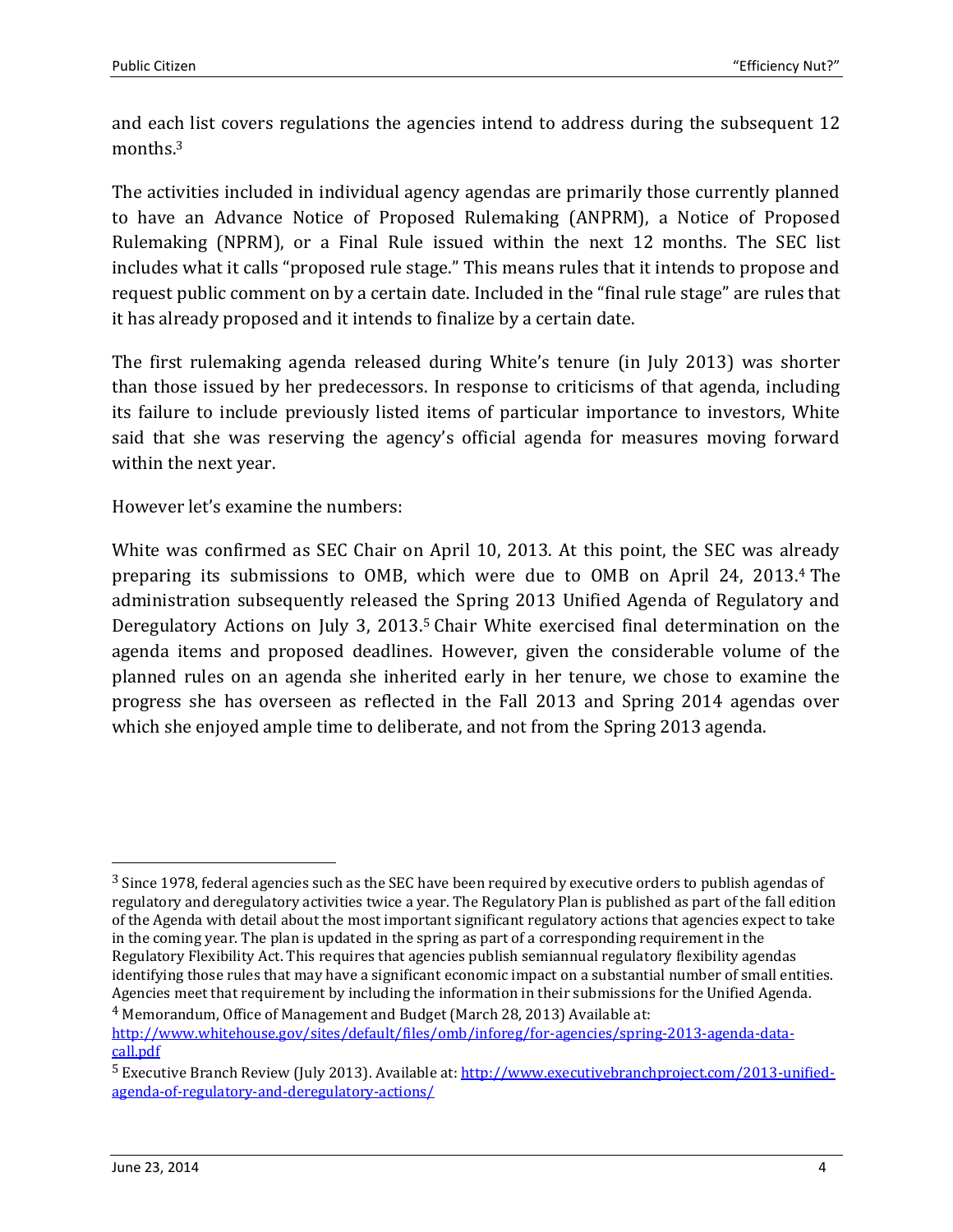|                                               | <b>Number Listed in SEC's</b><br>Fall 2013 Agenda | <b>Number of Rules From</b><br>Fall 2013 Agenda<br><b>Listed With Later Due</b><br>Date in Spring 2014<br>Agenda | <b>Percent of Rules</b><br><b>Delayed</b> |
|-----------------------------------------------|---------------------------------------------------|------------------------------------------------------------------------------------------------------------------|-------------------------------------------|
| <b>Items in Proposed</b><br><b>Rule Stage</b> | 15                                                | 8                                                                                                                | 53%                                       |
| <b>Items in Final Rule</b><br><b>Stage</b>    | 23                                                | 13                                                                                                               | 57%                                       |

We found that under Chair White's tenure, the expected completion dates for completion of 53 percent of items listed in the "proposed rule" section of the Fall 2013 regulatory agenda were pushed back in the Spring 2014 agenda. [See Appendix A]

Meanwhile, the expected dates for SEC completion of 57 percent of rules listed in the "final rule" stage in the Fall 2013 agenda were pushed back in the Spring 2014 agenda. The Fall 2013 agenda scheduled most of these rules for completion by October 2014. Most of these rules are now slated for completion in March 2015. [See Appendix B]

The financial crash began in 2007 and precipitated global panic in September 2008. Nearly seven years later, and four years after Congress responded with the Dodd-Frank Wall Street Reform Act, the SEC has failed to implement numerous rules meant to protect citizens from another meltdown. Public Citizen calls on the agency to complete these long overdue rules.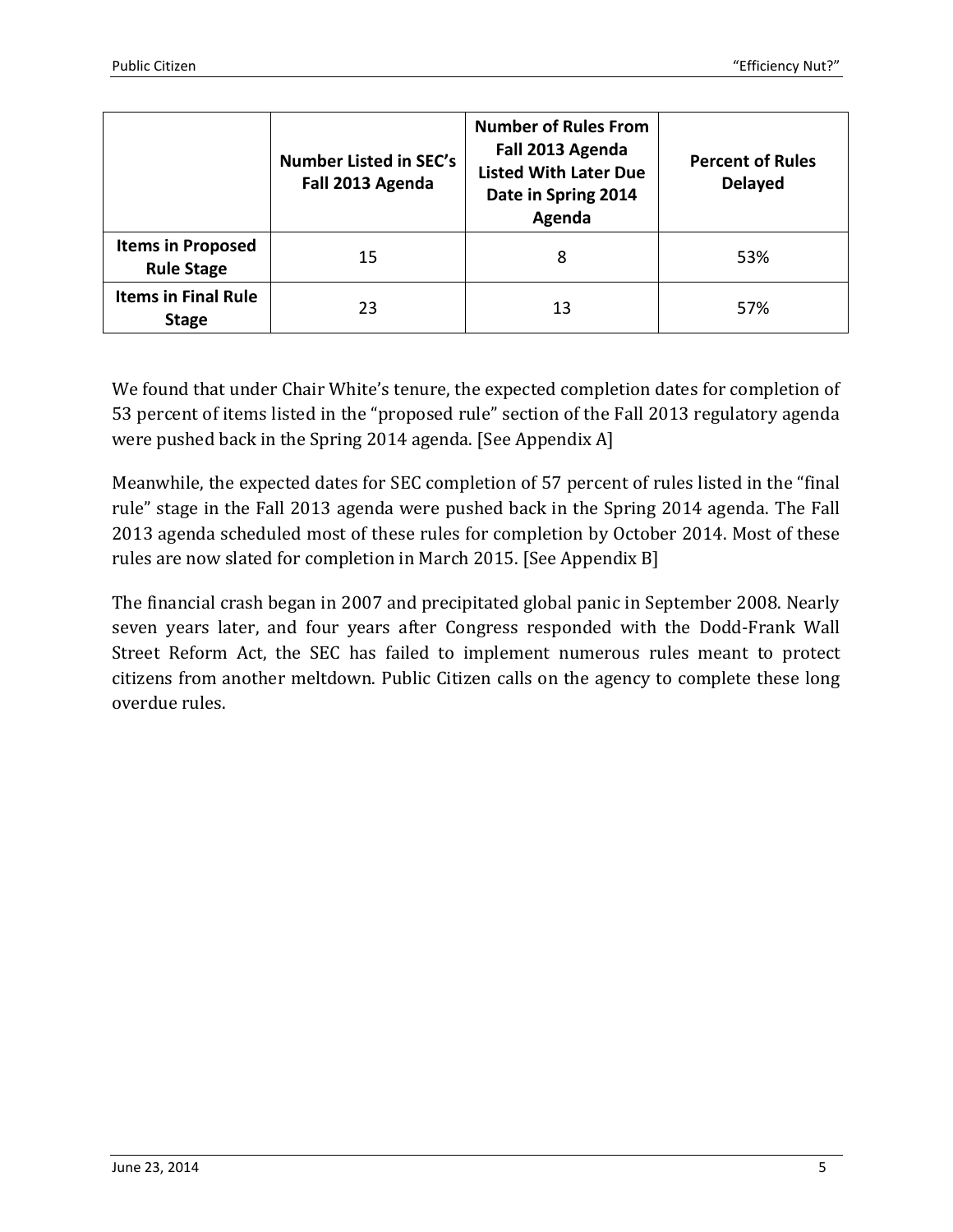| Appendix A: Rules Listed in Fall 2013 SEC Regulatory Agenda as Being in Proposed Rule Stage |  |  |  |
|---------------------------------------------------------------------------------------------|--|--|--|
|---------------------------------------------------------------------------------------------|--|--|--|

| <b>Proposed Rule</b>                                                                                                                                             | <b>Expected Completion</b><br><b>Date of Proposed Rule</b><br>(NPRM) Listed in Fall<br>2013 Agenda                                                           | Proposed<br>Rule on<br>Prior<br>Agenda(s)? | <b>Expected</b><br><b>Completion</b><br>Date of<br><b>Proposed Rule</b><br>(NPRM) Listed in<br>Spring 2014<br>Agenda | Delayed?       |
|------------------------------------------------------------------------------------------------------------------------------------------------------------------|--------------------------------------------------------------------------------------------------------------------------------------------------------------|--------------------------------------------|----------------------------------------------------------------------------------------------------------------------|----------------|
| <b>Compensation Claw back</b>                                                                                                                                    | October 2014                                                                                                                                                 | Yes                                        | October 2014                                                                                                         | No.            |
| Pay For Performance                                                                                                                                              | October 2014                                                                                                                                                 | Yes                                        | October 2014                                                                                                         | No             |
| Rules Governing the Offer and<br>Sale of Securities Through<br>crowd funding Under Section<br>4(a)(6) of the Securities Act                                      | Although the SEC listed this<br>among upcoming proposed<br>rules in its Fall 2013 agenda,<br>the SEC had already published<br>the proposed rule at that time | Yes                                        | <b>Comment Period</b><br>on final rule<br>ended February<br>3, 2014. Final<br>action due<br>October 2014             | N <sub>o</sub> |
| Implementation of Title I of<br>the Jumpstart Our Business<br><b>Startups Act</b>                                                                                | October 2014                                                                                                                                                 | Yes                                        | <b>March 2015</b>                                                                                                    | Yes            |
| <b>Small and Additional Issues</b><br>Exemptions Under Section 3(b)<br>of the Securities Act                                                                     | November 2013                                                                                                                                                | Yes                                        | NPRM published<br>January 23,<br>2014.<br>(Comments due<br>3/24. Final<br>action due<br>October 2014)                | <b>Yes</b>     |
| Implementation of Titles V and<br>VI of the JOBS Act                                                                                                             | December 2013                                                                                                                                                | Yes                                        | October 2014                                                                                                         | Yes            |
| <b>Treatment of Certain</b><br><b>Communications Involving</b><br>Security-Based Swaps That<br>May be Purchased Only by<br><b>Eligible Contract Participants</b> | October 2014                                                                                                                                                 | Yes                                        | May 2014                                                                                                             | No             |
| Registration of Security-Based<br>Swaps                                                                                                                          | October 2014                                                                                                                                                 | Yes                                        | <b>March 2015</b>                                                                                                    | Yes            |
| Disclosure of Hedging by<br>Employees, Officers and<br><b>Directors</b>                                                                                          | October 2014                                                                                                                                                 | <b>No</b>                                  | October 2014                                                                                                         | <b>No</b>      |
| <b>Enhanced Disclosure for</b><br>Separate Accounts Registered<br>as Unit Investment Trusts and<br><b>Offering Variable Annuities</b>                            | October 2014                                                                                                                                                 | Yes                                        | <b>March 2015</b>                                                                                                    | Yes            |
| Form N-SAR and Portfolio<br><b>Holdings Reporting Reform</b>                                                                                                     | October 2014                                                                                                                                                 | Yes                                        | October 2014                                                                                                         | <b>No</b>      |
| <b>Commission Guidance</b><br>Regarding Definitions of<br>Mortgage Related Security and                                                                          | October 2014 (in this case,<br>the SEC listed the upcoming<br>milestone as "Next Action,"                                                                    | Yes                                        | March 2015 (the<br>Spring 2014<br>agenda now lists                                                                   | Yes            |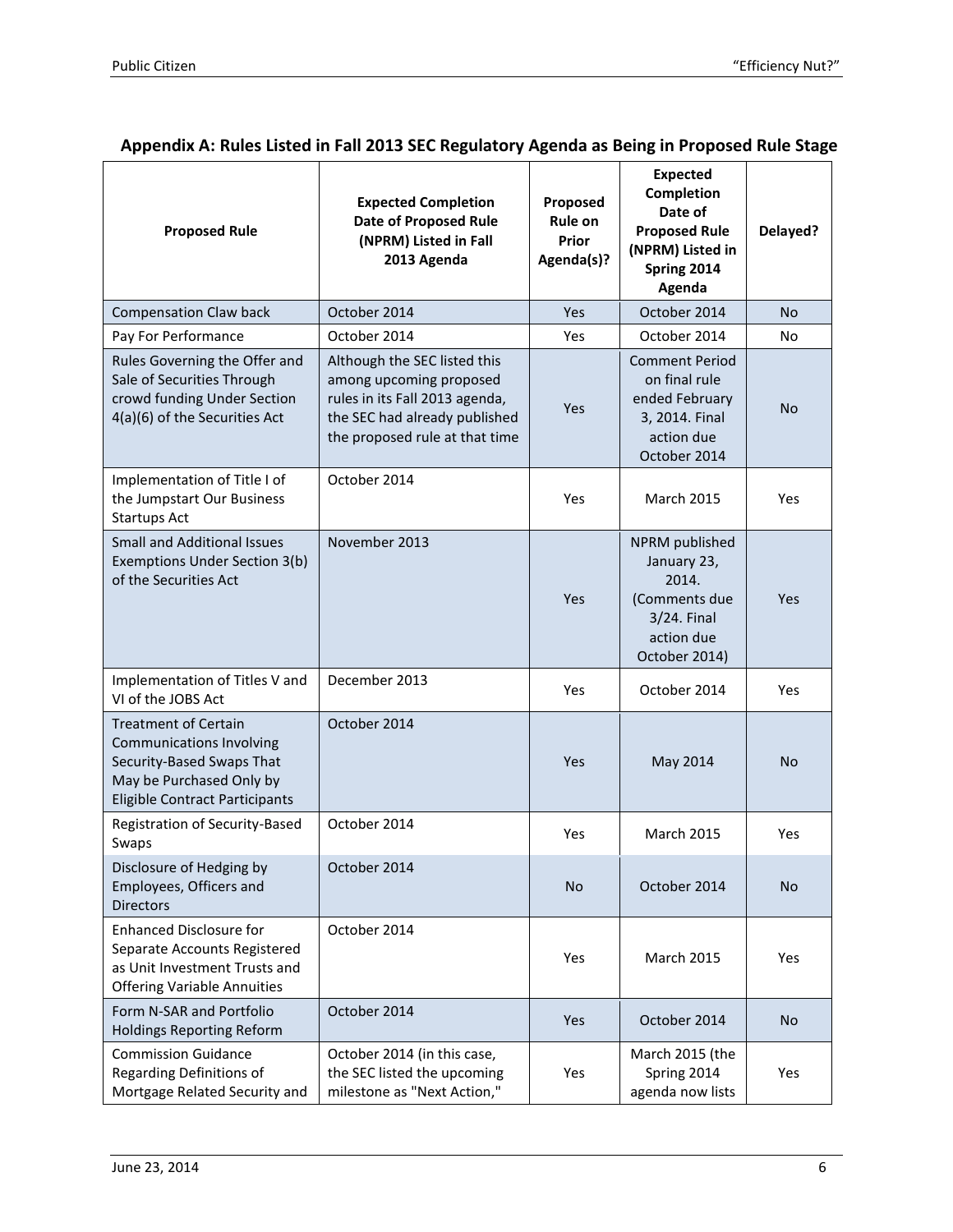| <b>Proposed Rule</b>                                                                                                                    | <b>Expected Completion</b><br><b>Date of Proposed Rule</b><br>(NPRM) Listed in Fall<br>2013 Agenda                                                                 | Proposed<br>Rule on<br>Prior<br>Agenda(s)? | <b>Expected</b><br>Completion<br>Date of<br><b>Proposed Rule</b><br>(NPRM) Listed in<br>Spring 2014<br>Agenda | Delayed?  |
|-----------------------------------------------------------------------------------------------------------------------------------------|--------------------------------------------------------------------------------------------------------------------------------------------------------------------|--------------------------------------------|---------------------------------------------------------------------------------------------------------------|-----------|
| <b>Small Business Related</b><br>Security                                                                                               | whereas it lists "NPRM" for<br>most other rules in this<br>section.)                                                                                               |                                            | the next<br>milestone as<br>"NPRM."                                                                           |           |
| Reporting and Recordkeeping<br><b>Requirements for Security-</b><br>Based Swap Dealers and Major<br>Security-Based Swap<br>Participants | December 2013                                                                                                                                                      | <b>Yes</b>                                 | NPRM published<br>May 2, 2014<br>(comments due<br>July 1, 2014.)                                              | Yes       |
| <b>Standards for Covered Clearing</b><br>Agencies                                                                                       | December 2013 (in this case,<br>the SEC listed the upcoming<br>milestone as "Next Action,"<br>whereas it lists "NPRM" for<br>most other rules in this<br>section.) | No.                                        | NPRM published<br>March 26, 2014<br>(comments due<br>May 27, 2014)                                            | Yes       |
| Broker-Dealer Leverage Ratio                                                                                                            | October 2014                                                                                                                                                       | <b>No</b>                                  | October 2014                                                                                                  | <b>No</b> |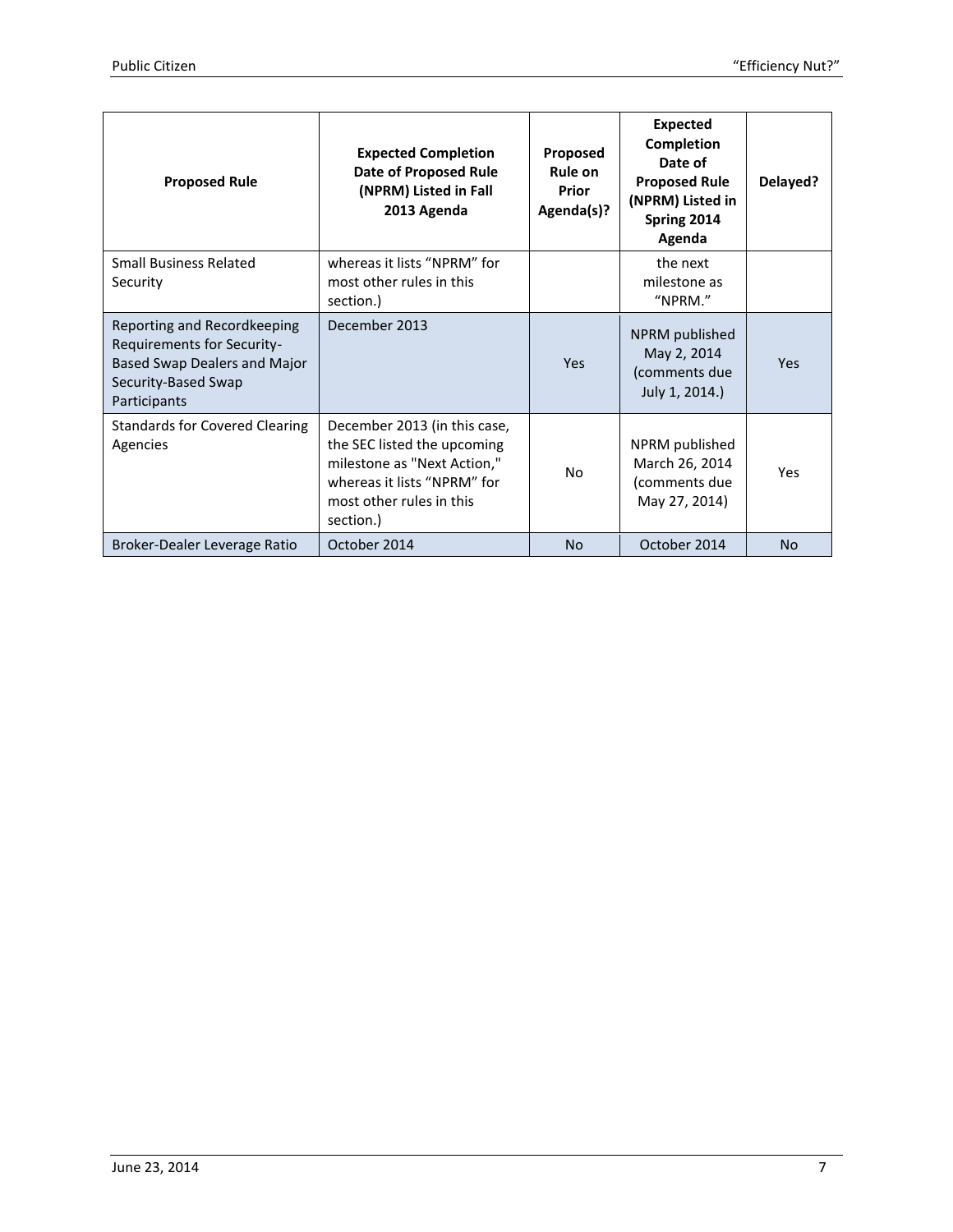| Rule                                                                                                                                                                                | <b>Date Final Rule</b><br><b>Expected, as Listed in</b><br>Fall 2013 Agenda                                                                   | <b>Status in Spring 2014</b><br>Agenda                                                                                                                                                   | Delayed?  |
|-------------------------------------------------------------------------------------------------------------------------------------------------------------------------------------|-----------------------------------------------------------------------------------------------------------------------------------------------|------------------------------------------------------------------------------------------------------------------------------------------------------------------------------------------|-----------|
| <b>Asset-Backed Securities</b>                                                                                                                                                      | November 2013                                                                                                                                 | Final Action due May<br>2014                                                                                                                                                             | Yes       |
| Amendments to Regulation D,<br>Form D and Rule 156 under<br>the Securities Act                                                                                                      | October 2014                                                                                                                                  | October 2014                                                                                                                                                                             | <b>No</b> |
| Pay Ratio Disclosure                                                                                                                                                                | October 2014                                                                                                                                  | October 2014                                                                                                                                                                             | <b>No</b> |
| <b>Exchange-Traded Funds</b>                                                                                                                                                        | October 2014                                                                                                                                  | Publication as newly<br>named Proposed Rule.                                                                                                                                             | Yes       |
| <b>Investment Company</b><br><b>Advertising: Target Date</b><br>Retirement Fund Name and<br>Marketing                                                                               | October 2014                                                                                                                                  | <b>March 2015</b>                                                                                                                                                                        | Yes       |
| Money Market Fund Reform;<br>Amendments to Form PF                                                                                                                                  | October 2014                                                                                                                                  | Final Action moved up<br>to May 2014, but not<br>accomplished                                                                                                                            | No        |
| Reporting of Proxy Votes on<br><b>Executive Compensation and</b><br><b>Other Matters</b>                                                                                            | October 2014                                                                                                                                  | October 2014                                                                                                                                                                             | <b>No</b> |
| References to Credit Ratings in<br>Certain Investment Company<br><b>Act Rules and Forms</b>                                                                                         | December 2014 (fix<br>required by Dodd Frank<br>to regulation due to<br>take effect in December<br>2013 (no comments<br>apparently solicited) | Final Action was taken<br>on January 8 (effective<br>July 7), and an<br>additional final action is<br>due in October. The<br>January action may<br>have been the one due<br>in December. | Yes       |
| Ownership Limitations and<br>Governance Requirements for<br>Security-Based Swap Clearing<br>Agencies, Security-Based Swap<br>Execution Facilities, and<br><b>National Exchanges</b> | October 2014                                                                                                                                  | <b>March 2015</b>                                                                                                                                                                        | Yes       |
| Prohibition Against Fraud,<br>Manipulation, and Deception<br>in Connection With Security-<br><b>Based Swaps</b>                                                                     | October 2014                                                                                                                                  | <b>March 2015</b>                                                                                                                                                                        | Yes       |
| Security-Based Swap Data<br>Repository Registration,<br>Duties, and Core Principles                                                                                                 | October 2014                                                                                                                                  | October 2014                                                                                                                                                                             | <b>No</b> |
| <b>Regulation SBSR--Reporting</b><br>and Dissemination of Security-<br><b>Based Swap Information</b>                                                                                | October 2014                                                                                                                                  | October 2014                                                                                                                                                                             | No        |
| End-User Exception to<br>Mandatory Clearing of                                                                                                                                      | October 2014                                                                                                                                  | October 2014                                                                                                                                                                             | <b>No</b> |